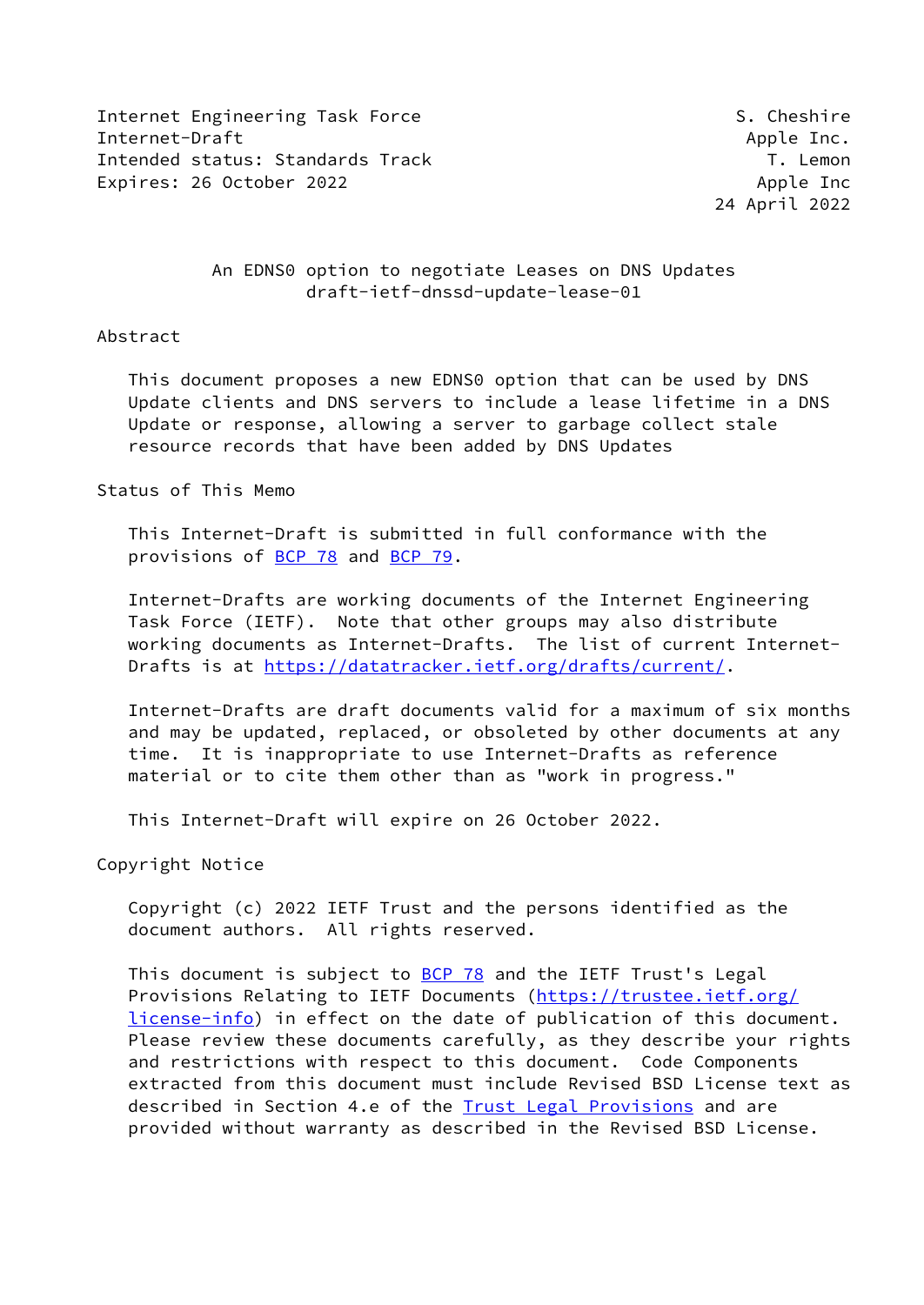<span id="page-1-1"></span>

| Internet-Draft | Dynamic DNS Update Leases | April 2022 |  |
|----------------|---------------------------|------------|--|
|                |                           |            |  |

### Table of Contents

|                                                           | $\overline{2}$ |
|-----------------------------------------------------------|----------------|
| Conventions and Terminology Used in this Document $\dots$ | $\overline{3}$ |
|                                                           | $\overline{3}$ |
|                                                           | $\overline{3}$ |
| 5.                                                        | $\overline{4}$ |
| 5.1. Coalescing Refresh Messages                          | $\overline{4}$ |
| 5.2. Refresh Message Format                               | $\overline{5}$ |
|                                                           | $\overline{5}$ |
| 6.                                                        | $\overline{5}$ |
|                                                           | $\overline{5}$ |
|                                                           | 6              |
|                                                           | 6              |
|                                                           | 6              |
|                                                           | 6              |
| Authors' Addresses                                        | $\mathbf{Z}$   |
|                                                           |                |

## <span id="page-1-0"></span>[1](#page-1-0). Introduction

Dynamic DNS Update [[RFC2136\]](https://datatracker.ietf.org/doc/pdf/rfc2136) allows for a mapping from a persistent hostname to a dynamic IP address. This capability is particularly beneficial to mobile hosts, whose IP address may frequently change with location. However, the mobile nature of such hosts often means that dynamically updated resource records are not properly deleted. Consider, for instance, a mobile user who publishes address records via dynamic update. If this user moves their laptop out of range of the Wi-Fi access point, the address record containing stale information may remain on the server indefinitely. An extension to Dynamic Update is thus required to tell the server to automatically delete resource records if they are not refreshed after a period of time.

Note that overloading the resource record TTL [[RFC1035](https://datatracker.ietf.org/doc/pdf/rfc1035)] is not appropriate for purposes of garbage collection. Data that is susceptible to frequent change or invalidation, thus requiring a garbage collection mechanism, needs a relatively short resource record TTL to avoid polluting intermediate DNS caches with stale data. Using this TTL, short enough to minimize stale cached data, as a garbage collection lease lifetime would result in an unacceptable amount of network traffic due to refreshes (see [Section 5](#page-4-0) "Refresh Messages").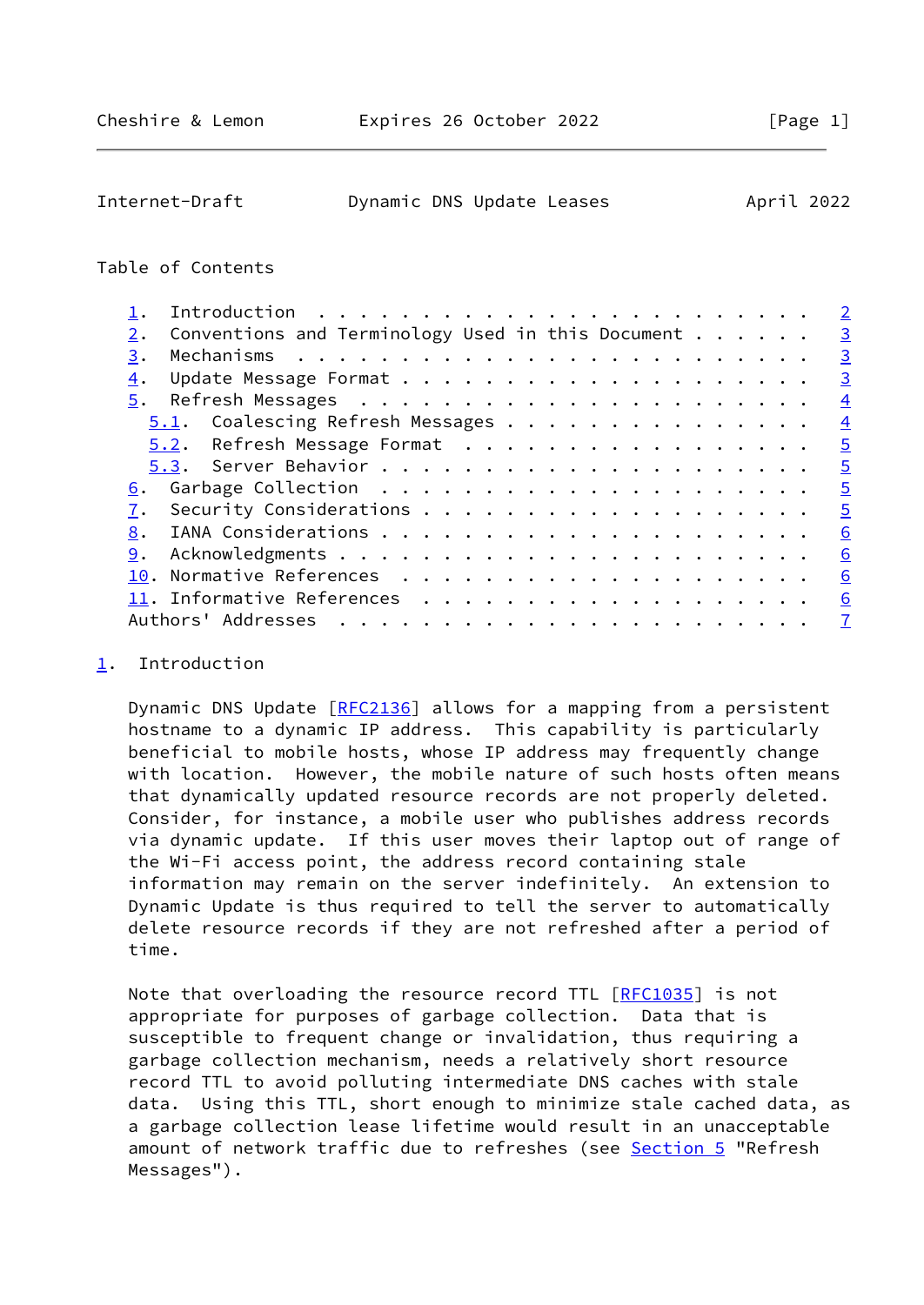#### Cheshire & Lemon **Expires 26 October 2022** [Page 2]

<span id="page-2-1"></span>

| Internet-Draft | Dynamic DNS Update Leases | April 2022 |  |
|----------------|---------------------------|------------|--|
|                |                           |            |  |

#### <span id="page-2-0"></span>[2](#page-2-0). Conventions and Terminology Used in this Document

 The key words "MUST", "MUST NOT", "REQUIRED", "SHALL", "SHALL NOT", "SHOULD", "SHOULD NOT", "RECOMMENDED", "NOT RECOMMENDED", "MAY", and "OPTIONAL" in this document are to be interpreted as described in "Key words for use in RFCs to Indicate Requirement Levels", when, and only when, they appear in all capitals, as shown here [[RFC2119](https://datatracker.ietf.org/doc/pdf/rfc2119)]  $[REC8174]$ .

### <span id="page-2-2"></span>[3](#page-2-2). Mechanisms

 The EDNS0 Update Lease option is included in a standard DNS Update message [\[RFC2136](https://datatracker.ietf.org/doc/pdf/rfc2136)] within an EDNS(0) OPT pseudo-RR [[RFC6891](https://datatracker.ietf.org/doc/pdf/rfc6891)] with a new OPT and RDATA format proposed here. Encoding the Update Lease Lifetime in an OPT RR requires minimal modification to a name server's front-end, and will cause servers that do not implement this extension to automatically return a descriptive error (NOTIMPL).

<span id="page-2-3"></span>[4](#page-2-3). Update Message Format

 Dynamic DNS Update Leases Requests and Responses are formatted as standard DNS Dynamic Update messages [\[RFC2136](https://datatracker.ietf.org/doc/pdf/rfc2136)], with the addition of a single OPT RR in the Additional section. Note that if a TSIG resource record is to be added to authenticate the update  $[REC2845]$ , the TSIG RR should appear \*after\* the OPT RR, allowing the message digest in the TSIG to cover the OPT RR.

The OPT RR is formatted as follows:

| Field Name   | Field Type       | Description         |
|--------------|------------------|---------------------|
| NAME         | domain name      | empty (root domain) |
| <b>TYPE</b>  | $u$ _int $16$ _t | 0PT                 |
| <b>CLASS</b> | u int16 t        | $\Theta$            |
| TTL          | u int32 t        | $\Theta$            |
| RDI FN       | u int16 t        | describes RDATA     |
|              |                  |                     |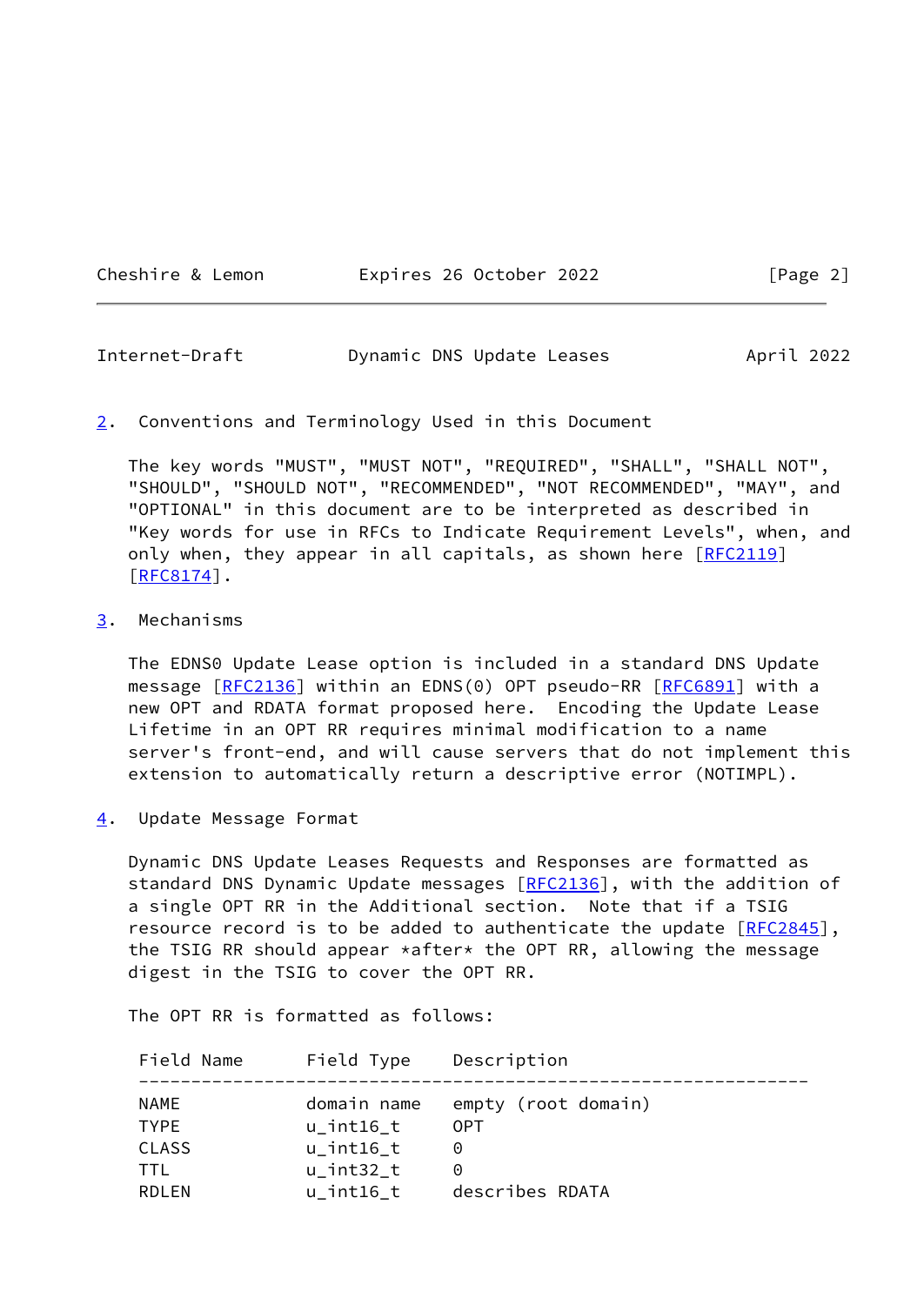| RDATA                                 | byte stream (see below)                           |                                                                                                  |          |
|---------------------------------------|---------------------------------------------------|--------------------------------------------------------------------------------------------------|----------|
| RDATA Format:                         |                                                   |                                                                                                  |          |
| Field Name                            | Field Type                                        | Description                                                                                      |          |
| OPTION-CODE<br>OPTION-LENGTH<br>LEASE | $u$ _int $16$ _t<br>$u$ _int $16$ _t<br>u int32 t | UPDATE-LEASE (2)<br>4 or 8<br>desired lease (request) or<br>granted lease (response), in seconds |          |
| KEY-LEASE                             | $u$ _int32_t                                      | optional desired (or granted)<br>lease for KEY records, in seconds                               |          |
| Cheshire & Lemon                      |                                                   | Expires 26 October 2022                                                                          | [Page 3] |
|                                       |                                                   |                                                                                                  |          |

<span id="page-3-0"></span>Internet-Draft Dynamic DNS Update Leases April 2022

## Figure 1

 Update Requests contain, in the LEASE field of the OPT RDATA, an unsigned 32-bit integer indicating the lease lifetime, in seconds, desired by the client, represented in network (big-endian) byte order. In Update Responses, this field contains the actual lease granted by the server. The lease granted by the server may be less than, greater than, or equal to the value requested by the client. To reduce network and server load, a minimum lease of 30 minutes (1800 seconds) is RECOMMENDED. Leases are expected to be sufficiently long as to make timer discrepancies (due to transmission latency, etc.) between a client and server negligible. Clients that expect the updated records to be relatively static MAY request appropriately longer leases. Servers MAY grant relatively longer or shorter leases to reduce network traffic due to refreshes, or reduce stale data, respectively.

 There are two variants of the EDNS(0) UPDATE-LEASE option, the basic (4-byte) variant and the extended (8-byte) variant.

 In the basic (4-byte) variant, the LEASE indicated in the OPT RR applies to all resource records in the Update section.

 In the extended (8-byte) variant, the Update Lease communicates two lease lifetimes. The LEASE indicated in the OPT RR applies to all resource records in the Update section \*except\* for KEY records. The KEY-LEASE indicated in the OPT RR applies to KEY records in the Update section. This variant is used specifically for supporting the DNS-SD Service Registration Protocol [\[I-D.ietf-dnssd-srp\]](#page-6-2).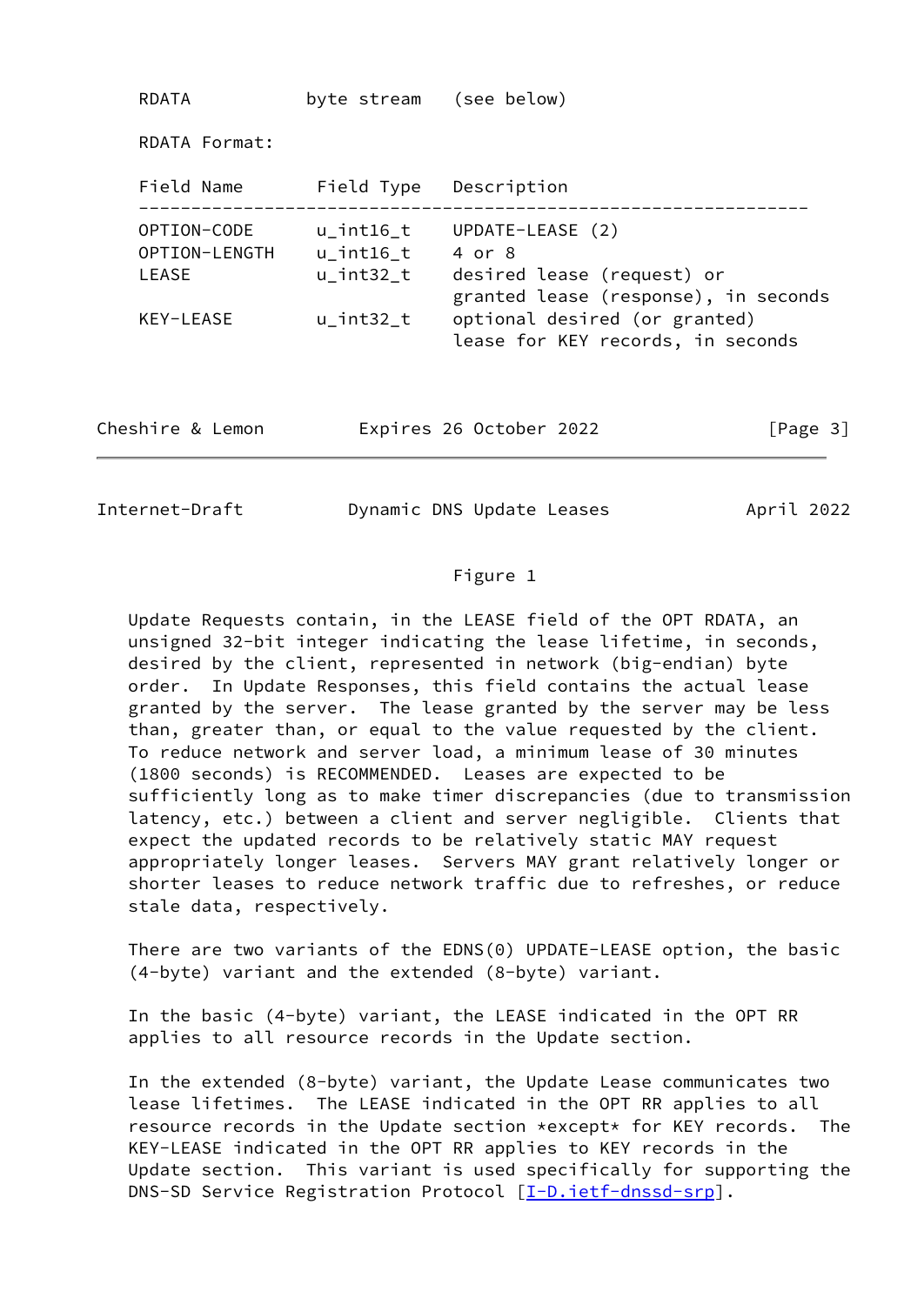#### <span id="page-4-0"></span>[5](#page-4-0). Refresh Messages

 Resource records not to be deleted by the server MUST be refreshed by the client before the lease elapses. Clients SHOULD refresh resource records after 75% of the original lease has elapsed. If the client uses UDP and does not receive a response from the server, the client SHOULD re-try after 2 seconds. The client SHOULD continue to re-try, doubling the length of time between each re-try, or re-try using TCP.

### <span id="page-4-1"></span>[5.1](#page-4-1). Coalescing Refresh Messages

 If the client has sent multiple updates to a single server, the client MAY include refreshes for all valid updates to that server in a single message. This effectively places all records for a client on the same expiration schedule, reducing network traffic due to refreshes. In doing so, the client includes in the refresh message all existing updates to the server, including those not yet close to expiration, so long as at least one resource record in the message

| [Page 4] |
|----------|
|          |

<span id="page-4-3"></span>Internet-Draft Dynamic DNS Update Leases April 2022

 has elapsed at least 75% of its original lease. If the client uses UDP, the client MUST NOT coalesce refresh messages if doing so would cause truncation of the message; in this case, multiple messages or TCP should be used.

#### <span id="page-4-2"></span>[5.2](#page-4-2). Refresh Message Format

 Refresh messages are formatted like Dynamic Update Leases Requests and Responses (see [Section 4](#page-2-3) "Update Message Format"). The resource records to be refreshed are contained in the Update section. These same resource records are repeated in the Prerequisite section, as an "RRSet exists (value dependent)" prerequisite [[RFC2136](https://datatracker.ietf.org/doc/pdf/rfc2136)]. An OPT RR is the last resource record in the Additional section (except for a TSIG record, which, if required, follows the OPT RR). The OPT RR contains the desired new lease on Requests, and the actual granted lease on Responses. The Update Lease indicated in the OPT RR applies to all resource records in the Update section.

<span id="page-4-4"></span>[5.3](#page-4-4). Server Behavior

 Upon receiving a valid Refresh Request, the server MUST send an acknowledgment. This acknowledgment is identical to the Update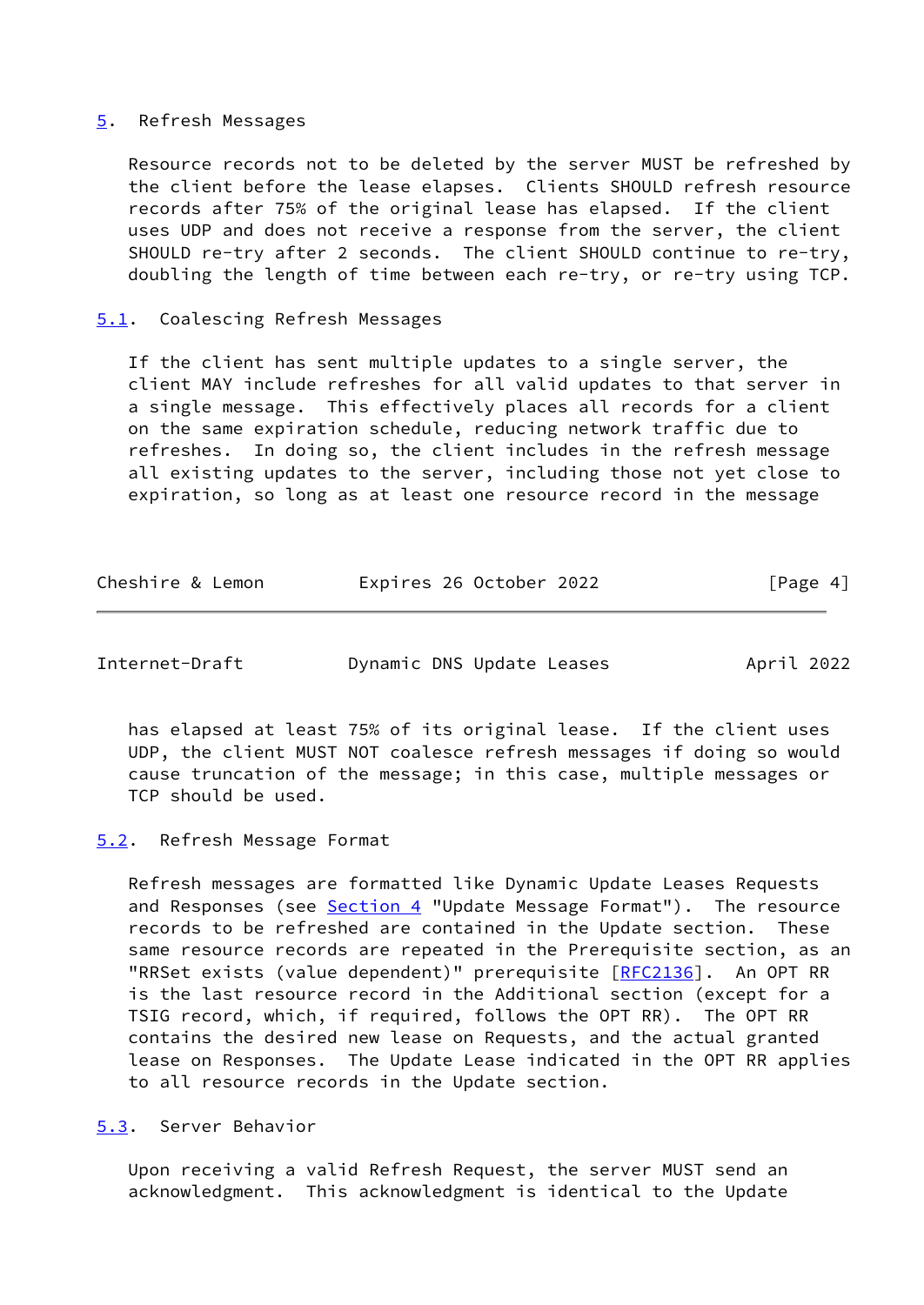Response format described in **Section 4 "Update Message Format"**, and contains the new lease of the resource records being refreshed. If no records in the Refresh Request have completed 50% of their leases, the server SHOULD NOT refresh the records; the response should contain the smallest remaining (unrefreshed) lease of all records in the refresh message. The server MUST NOT increment the SOA serial number of a zone as the result of a refresh.

<span id="page-5-0"></span>[6](#page-5-0). Garbage Collection

 If the Update Lease of a resource record elapses without being refreshed, the server MUST NOT return the expired record in answers to queries. The server MAY delete the record from its database.

<span id="page-5-1"></span>[7](#page-5-1). Security Considerations

 When DNS Update is enabled on an authoritative server, the Security Considerations of that specification [\[RFC2136](https://datatracker.ietf.org/doc/pdf/rfc2136)] should be considered.

 The addition of a record lifetime to facilitate automated garbage collection does not itself add any significant new security concerns.

| Cheshire & Lemon | Expires 26 October 2022 | [Page 5] |  |
|------------------|-------------------------|----------|--|
|                  |                         |          |  |

<span id="page-5-3"></span>

| Internet-Draft | Dynamic DNS Update Leases | April 2022 |
|----------------|---------------------------|------------|
|----------------|---------------------------|------------|

# <span id="page-5-2"></span>[8](#page-5-2). IANA Considerations

 The EDNS(0) OPTION CODE 2 has already been assigned for this DNS extension. No additional IANA services are required by this document.

<span id="page-5-4"></span>[9](#page-5-4). Acknowledgments

 Thanks to Marc Krochmal and Kiren Sekar to their work in 2006 on the precursor to this document. Thanks also to Roger Pantos and Chris Sharp for their contributions.

<span id="page-5-5"></span>[10.](#page-5-5) Normative References

[RFC1035] Mockapetris, P., "Domain names - implementation and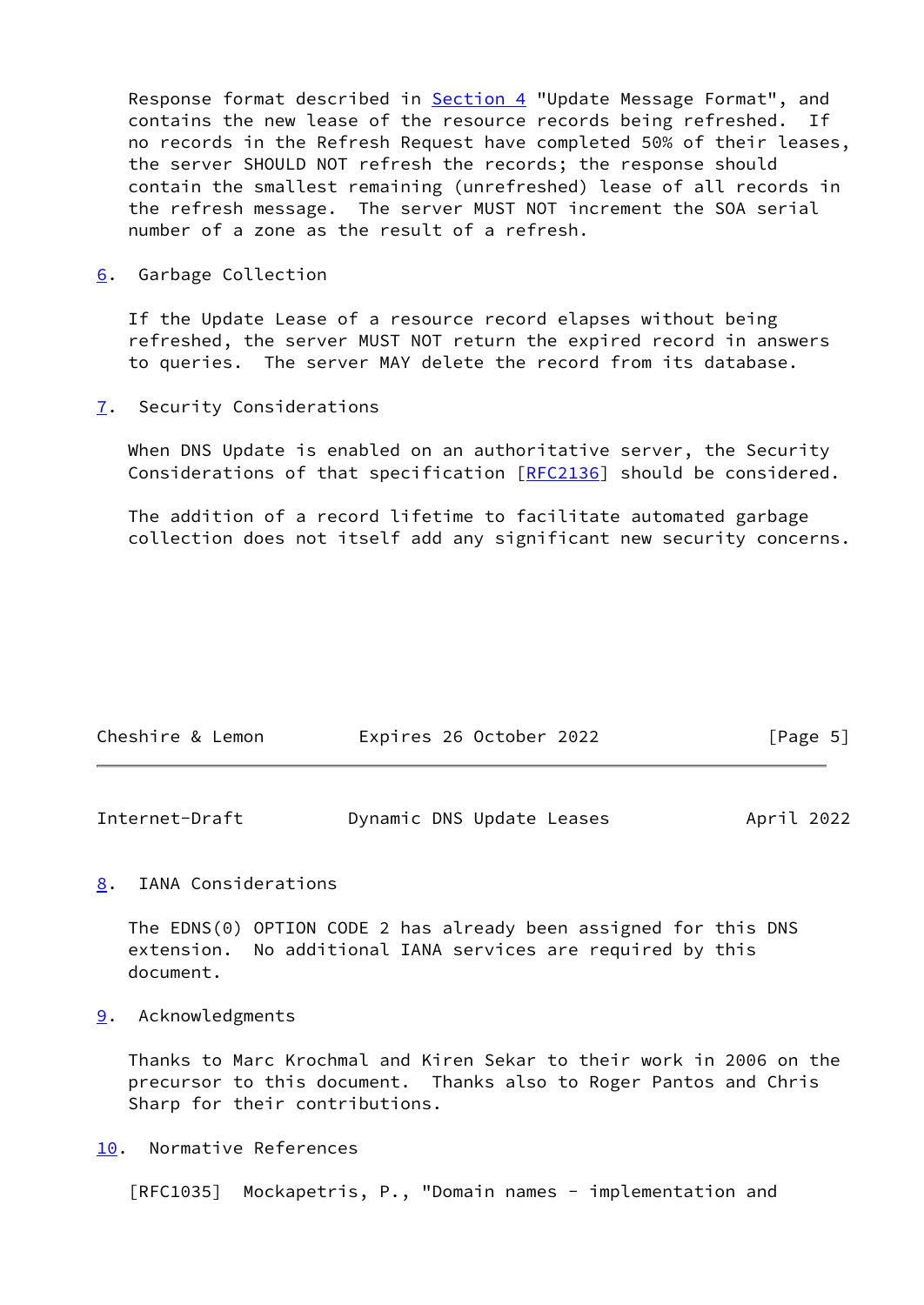specification", STD 13, [RFC 1035,](https://datatracker.ietf.org/doc/pdf/rfc1035) DOI 10.17487/RFC1035, November 1987, <<https://www.rfc-editor.org/info/rfc1035>>.

- [RFC2119] Bradner, S., "Key words for use in RFCs to Indicate Requirement Levels", [BCP 14](https://datatracker.ietf.org/doc/pdf/bcp14), [RFC 2119](https://datatracker.ietf.org/doc/pdf/rfc2119), DOI 10.17487/RFC2119, March 1997, <[https://www.rfc-editor.org/info/rfc2119>](https://www.rfc-editor.org/info/rfc2119).
- [RFC2136] Vixie, P., Ed., Thomson, S., Rekhter, Y., and J. Bound, "Dynamic Updates in the Domain Name System (DNS UPDATE)", [RFC 2136,](https://datatracker.ietf.org/doc/pdf/rfc2136) DOI 10.17487/RFC2136, April 1997, <[https://www.rfc-editor.org/info/rfc2136>](https://www.rfc-editor.org/info/rfc2136).
- [RFC6891] Damas, J., Graff, M., and P. Vixie, "Extension Mechanisms for DNS (EDNS(0))", STD 75, [RFC 6891,](https://datatracker.ietf.org/doc/pdf/rfc6891) DOI 10.17487/RFC6891, April 2013, <[https://www.rfc-editor.org/info/rfc6891>](https://www.rfc-editor.org/info/rfc6891).
- [RFC8174] Leiba, B., "Ambiguity of Uppercase vs Lowercase in [RFC](https://datatracker.ietf.org/doc/pdf/rfc2119) [2119](https://datatracker.ietf.org/doc/pdf/rfc2119) Key Words", [BCP 14](https://datatracker.ietf.org/doc/pdf/bcp14), [RFC 8174,](https://datatracker.ietf.org/doc/pdf/rfc8174) DOI 10.17487/RFC8174, May 2017, [<https://www.rfc-editor.org/info/rfc8174](https://www.rfc-editor.org/info/rfc8174)>.
- <span id="page-6-0"></span>[11.](#page-6-0) Informative References
	- [RFC2845] Vixie, P., Gudmundsson, O., Eastlake 3rd, D., and B. Wellington, "Secret Key Transaction Authentication for DNS (TSIG)", [RFC 2845,](https://datatracker.ietf.org/doc/pdf/rfc2845) DOI 10.17487/RFC2845, May 2000, <[https://www.rfc-editor.org/info/rfc2845>](https://www.rfc-editor.org/info/rfc2845).

| Cheshire & Lemon | Expires 26 October 2022 | [Page 6] |  |
|------------------|-------------------------|----------|--|
|                  |                         |          |  |

<span id="page-6-1"></span>Internet-Draft Dynamic DNS Update Leases April 2022

<span id="page-6-2"></span>[I-D.ietf-dnssd-srp]

 Lemon, T. and S. Cheshire, "Service Registration Protocol for DNS-Based Service Discovery", Work in Progress, Internet-Draft, [draft-ietf-dnssd-srp-12](https://datatracker.ietf.org/doc/pdf/draft-ietf-dnssd-srp-12), 24 October 2021, <[https://datatracker.ietf.org/doc/html/draft-ietf-dnssd](https://datatracker.ietf.org/doc/html/draft-ietf-dnssd-srp-12) [srp-12](https://datatracker.ietf.org/doc/html/draft-ietf-dnssd-srp-12)>.